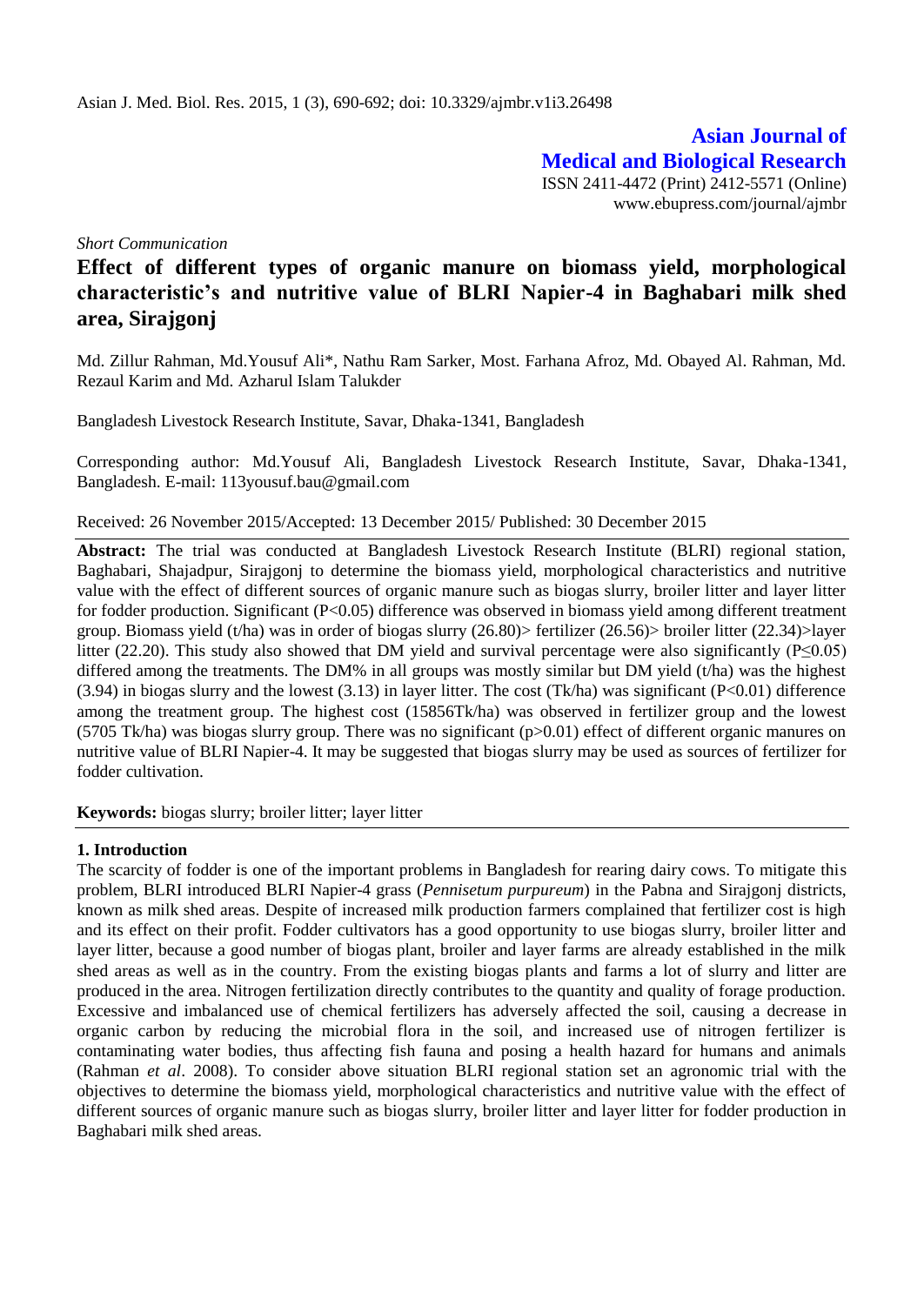## **2. Materials and Methods**

#### **2.1. Site of the experiment**

The trial was conducted at BLRI regional station, Baghabari, Shajadpur, Sirajgonj.

## **2.2. Fodder production trial**

Sixteen trial plots of each size 5m X 5m and arranged in 4 blocks having homogenous soil characteristics. The plots were prepared by ploughing. There were four treatment group  $T_0$  (fertilizer) as control,  $T_1$  (biogas slurry),  $T_2$  (broiler litter) and  $T_3$  (layer litter). The BLRI Napier-4 fodder was propagated by stem cutting method. Line to line and plant to plant distance were 70 and 35 cm, respectively. First cut was made 55 days after the establishment.

## **2.3. Chemical analysis of samples**

All the samples of feeds and faeces were prepared and sub-samples were used for analysis. The samples were subjected to chemical analysis for the determination of dry matter (DM), crude protein (CP) and ash following the methods of AOAC (1995). The acid detergent fibre (ADF) was determined according to Goering and Van Soest (1970). All the samples were analysed in duplicate and the mean values were recorded.

## **2.4. Statistical analysis**

The statistical analysis was done using 'SPSS 11.5' statistical programme to compute analysis of variance (ANOVA) for randomized complete block design (RCBD). Differences among the treatment means were determined by Duncan′s Multiple range Test (DMRT) (Duncan, 1955).

#### **3. Results and Discussion**

## **3.1. Biomass yield and morphological characteristic's**

The biomass yield and morphological characteristics of BLRI Napier-4 fodder are presented in Table 1. It was observed that significant (P<0.05) difference was observed in biomass yield among different treatment group. Biomass yield (t/ha) was in order of biogas slurry (26.80)> fertilizer (26.56)> broiler litter (22.34)>layer litter (22.20). Table 1, also showed that DM yield and survival percentage were also significantly (P≤0.05) differed among the treatments. The DM% in all groups was mostly similar but DM yield (t/ha) was the highest (3.94) in biogas slurry and the lowest (3.13) in layer litter. Islam *et. al* (2010) stated that biogas slurry increased biomass yield of maize fodder. Dauden and Quilez (2004) conducted a maize fodder yield experiment using different levels of pig slurry, and observed no significant differences in plant height or biomass yield between the different treatments. The cost (Tk/ha) was significant (P<0.01) difference among the treatment group. The highest cost (15856Tk/ha) was observed in fertilizer group and the lowest (5705 Tk/ha) was biogas slurry group. Fertilizer cost near about 3 times higher in case of chemical fertilizer than that of biogas slurry. The results revealed that biogas slurry was reduced the expenditure of cultivation cost of fodder.

## **Table 1. Biomass yield and morphological characteristics of BLRI Napier-4 fodder of different sources of organic manure.**

| <b>Treatment</b><br>group | <b>Biomass</b><br>yield $(t/ha)$                 | $\%$ DM          | DM(t/ha)             | No. of hill<br>(thousand/h   tiller/hill | No. of           | <b>Survival</b><br>percentage | Cost of biogas<br>slurry/b.lit/l.lit/fe                |
|---------------------------|--------------------------------------------------|------------------|----------------------|------------------------------------------|------------------|-------------------------------|--------------------------------------------------------|
|                           |                                                  |                  |                      | a)                                       |                  |                               | rti. (Tk/ha)                                           |
| Biogas slurry             | $26.80^{\circ}$ ±5.36   14.69±0.98               |                  | $3.94^a \pm 0.32$    | $21.69 \pm 1.11$                         | $13.33 \pm 0.61$ | 98.51 $^a$ ±2.21              | $5705.00^{\circ} \pm 21.22$                            |
| Broiler litter            | $\left  22.34^b \pm 3.33 \right  14.34 \pm 1.10$ |                  | $3.20^b \pm 0.42$    | $21.47 \pm 1.34$                         | $10.32 \pm 0.87$ | $92.56^{\mathrm{b}}$ ±3.69    | $17187.00^{b} \pm 19.43$                               |
| Layer litter              | $22.20^b \pm 2.98 \pm 14.11 \pm 0.79$            |                  | $13.13^b \pm 0.09$   | $20.92 \pm 0.98$                         | $10.21 \pm 0.88$ |                               | $91.55^{b}$ ±4.12 $\left[7187.00^{b} \pm 23.93\right]$ |
| Fertilizer                | $26.56^{\circ}$ ±4.87                            | $14.59 \pm 1.13$ | $3.87^{\rm a}$ ±0.45 | $20.87 + 2.11$                           | $14.44 \pm 1.11$ | $97.56^{\text{a}}$ +4.23      | $15856^{\text{ a}}$ ±29.77                             |
| Level of sig.             | $\ast$                                           | NS.              | ∗                    | <b>NS</b>                                | NS.              | $\ast$                        | $***$                                                  |

abcMean values in a column with different superscripts differ significantly; NS= Not significant, \*P<0.05, \*\*P<0.01